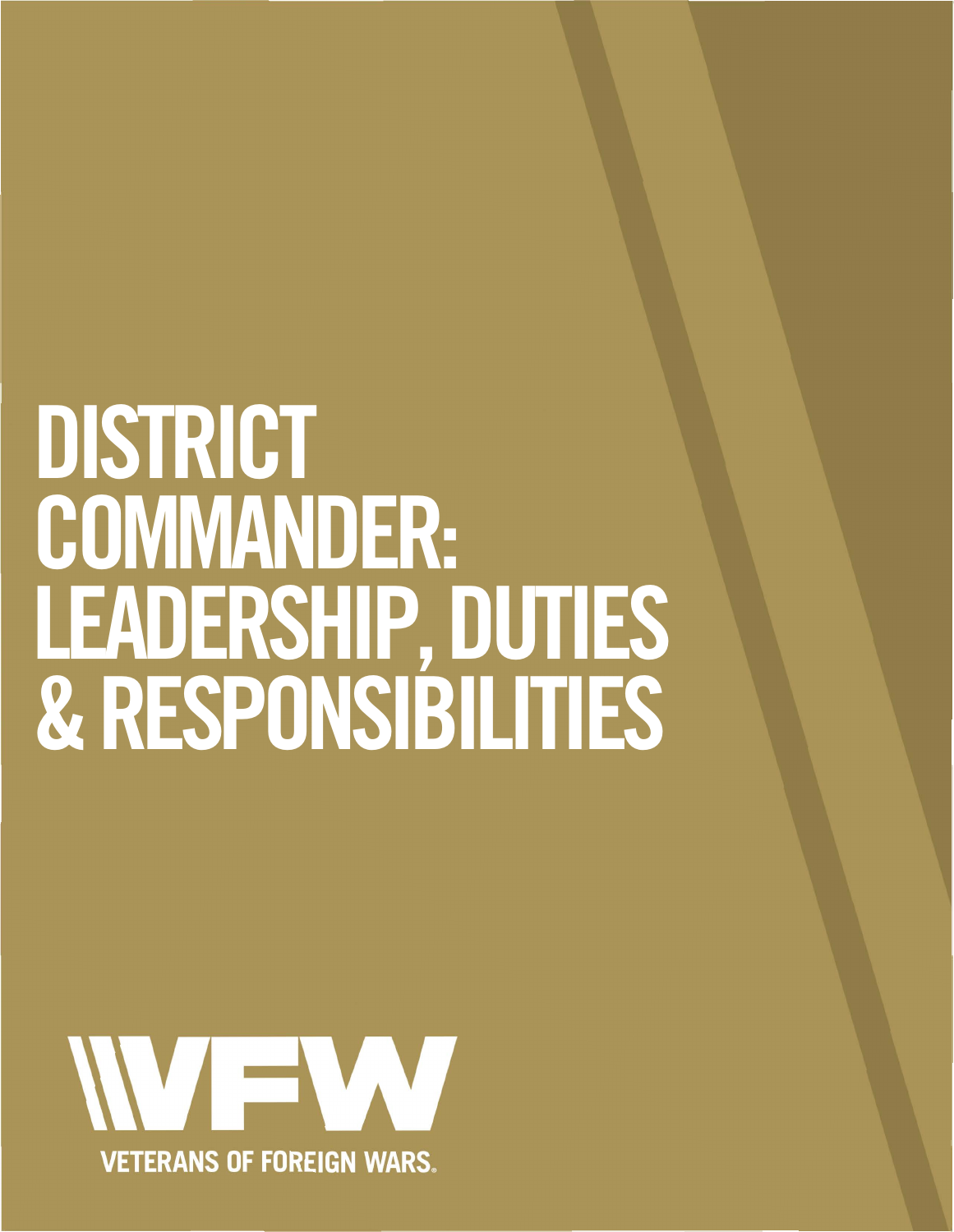| <b>Table of Contents</b>                                   |  |
|------------------------------------------------------------|--|
| District Commanders: Leadership, Duties & Responsibilities |  |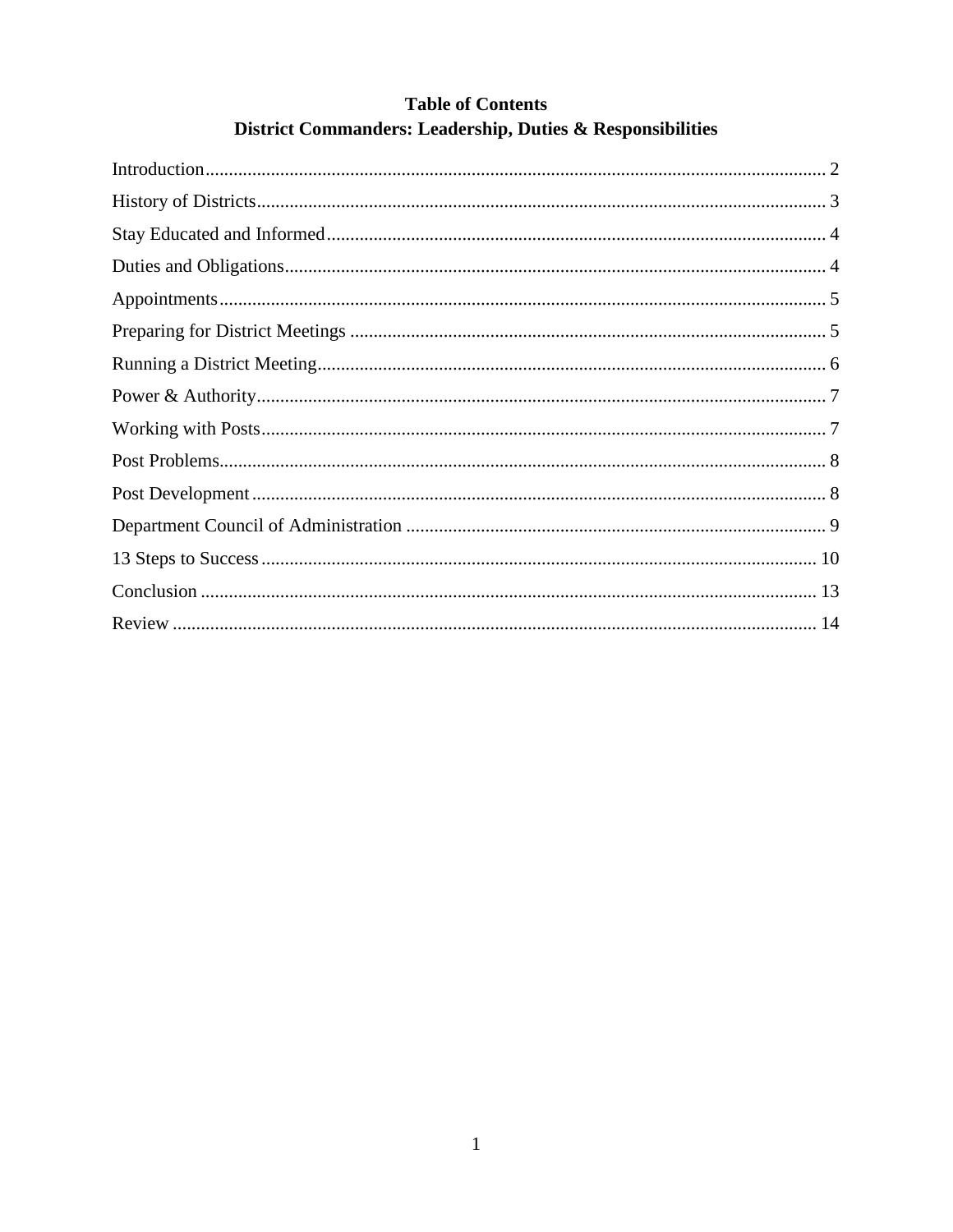# **Introduction**

## **Being a member of the VFW means being an agent of change.**

*But…* 

**To be a leader within the VFW means connecting with those around you; inspiring them with a shared sense of mission; and through education and engagement, mobilizing them in order to accomplish a common goal.** As Gen Stanley McChrystal put it,

*"I was most reinforced by the understanding that where we were, the status quo was failing, and because it was failing I knew we had to change. But instead of trying to provide an exact path ahead, what I did was I tried to inform and engage the command by saying we have to move in this general direction- help me figure it out. As people did that, we refined the direction we were going, constantly shifting, and it made more people the agents of change."* (Leadership and Development Manual, vfw.org)

There is no one who can have a greater effect on the success or failure of the Posts in a District than the District Commander.

A successful District Commander is enthusiastic, dedicated, well-informed, available, and operates under the guise of 3 motivational elements [The puzzle of motivation, Dan Pink]:

- **1. Purpose**: *"A yearning to do what you do in service of something larger than yourself."* Motivate Posts and their Commanders by helping them define the VFW's mission in their own words, and in doing so giving them ownership over their mission.
- **2. Autonomy**: *"The urge to direct our own lives."* Motivate Posts and their Commanders by giving them the ability and freedom to accomplish their mission in their own way.
- **3. Mastery**: *"The desire to get better and better at something that matters."* Motivate Posts and their Commanders by encouraging them to get better at accomplishing their mission with engaging and useful Schools of Instruction and educational training.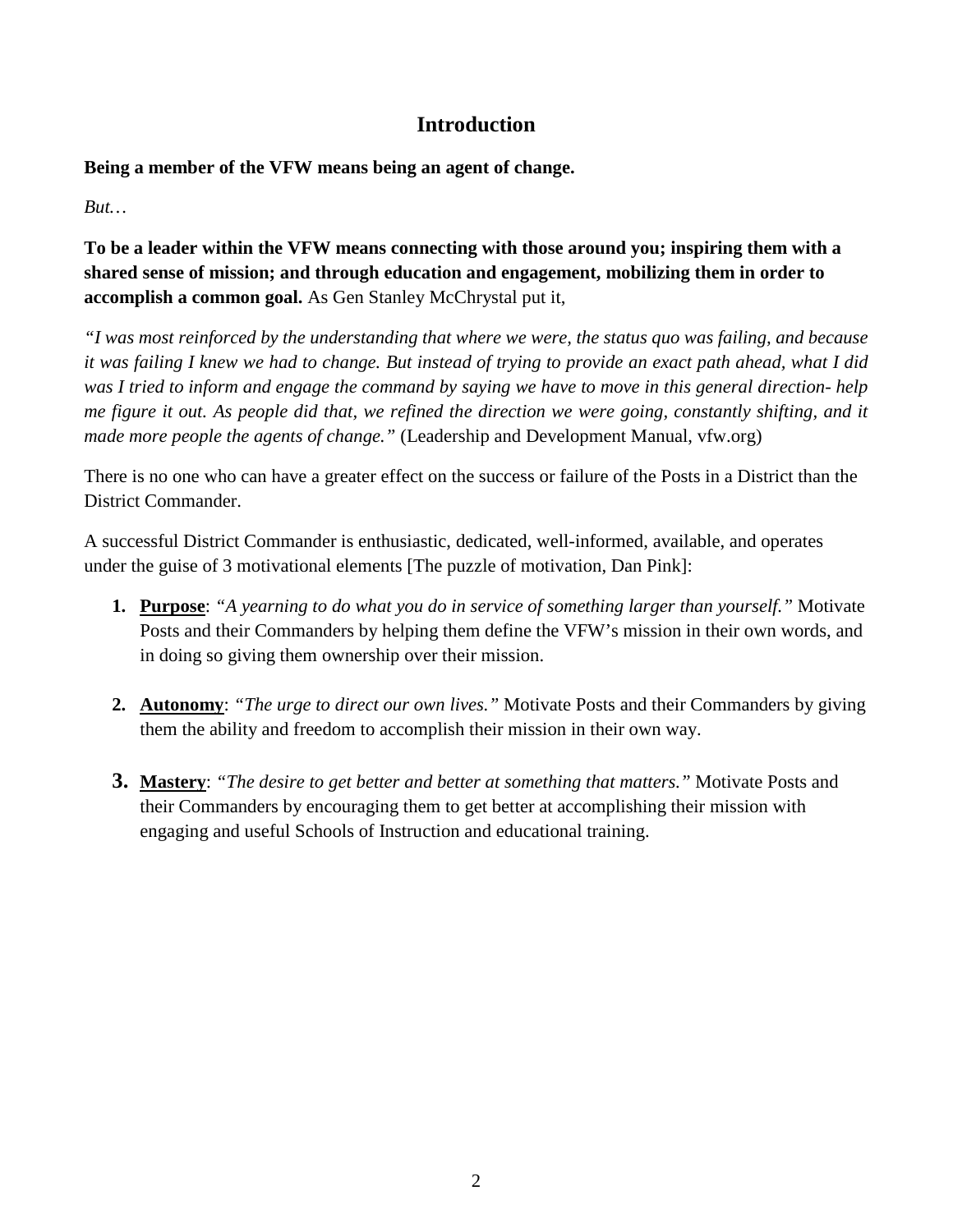# **History of Districts**

During the early years of the Veterans of Foreign Wars, Posts were directly responsible to the National Organization. The first mention of a "Department" appears in the National Bylaws following the 1920 National Encampment (National Convention).

Districts appear to have come into existence in an evolutionary process, probably because of the need for an intermediate body between the Post and the Department. The fist mention of "Districts" appears in the 1931 Bylaws which provided that District representatives on the Department Council of Administration be elected at the Department Encampment. Districts finally gained a section of their own in the Bylaws following the 1938 National Encampment but were denied any legislative or taxing power. It was only with the complete revision of Bylaws in 1948 that Districts gained full recognition under a special article devoted only to that subject. The Department holds Jurisdiction over Districts and determines its boundaries; however, the Commander-in-Chief issues District Charters.

Districts popularity probably stems from the flexibility of their boundaries to meet specific conditions, plus the fact that the National Bylaws grant them representation on the Department Council of Administration.

Districts have earned a very definite place in the VFW structure. Their size is such as to permit direct supervision of Posts within their jurisdiction. Not the least of their value is the pride, loyalty and comradeship developed among the Posts within their boundaries. Anyone who has attempted to redistrict a Department knowns of the fierce loyalties of a Post to its District.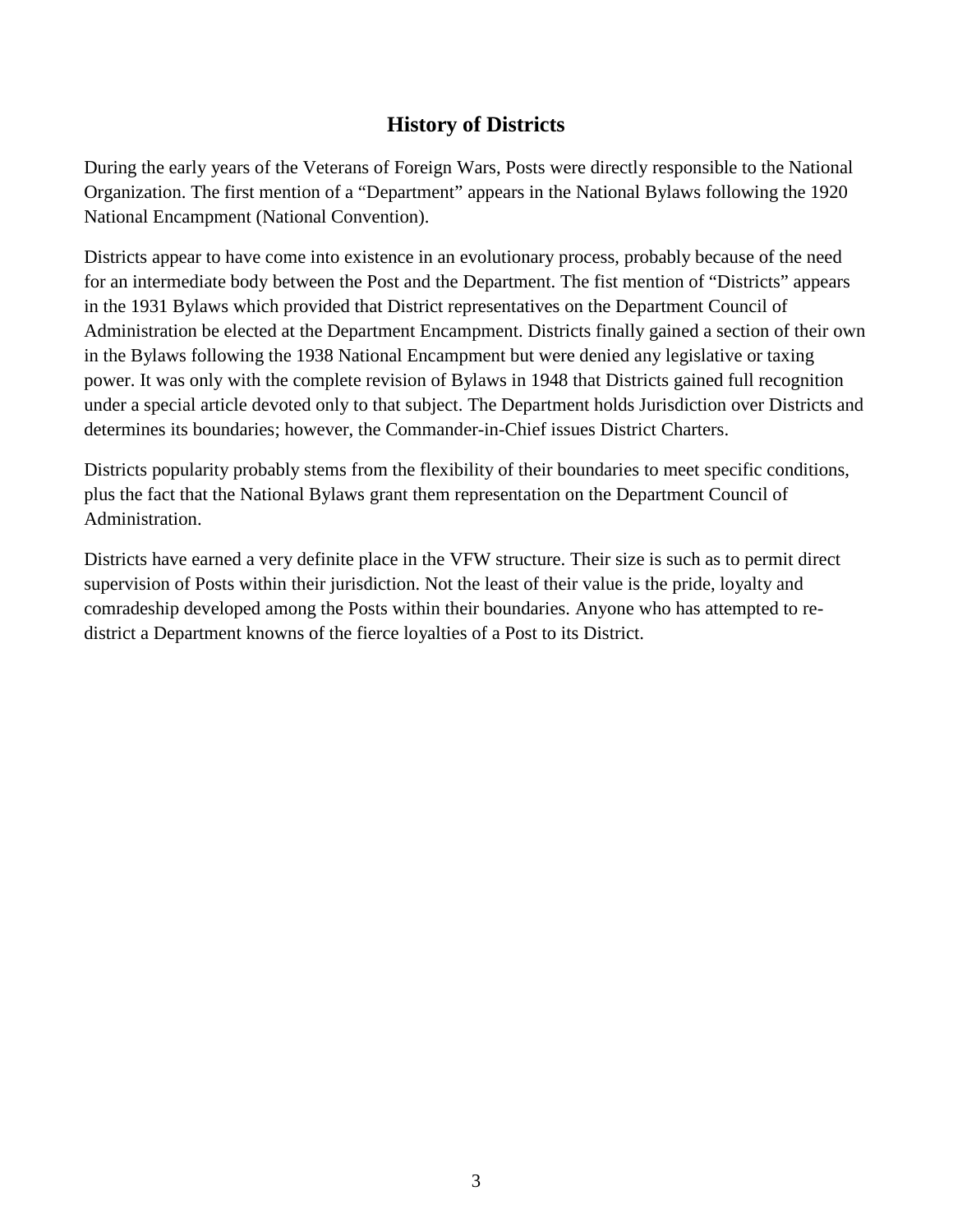# **Stay Educated and Informed**

In order to be able to educate the Posts within the District you must utilize the resources available to stay educated and informed. The following list of VFW resources is not all encompassing, but it's a good start.

- Commander-In-Chief General Orders, National Headquarters Bulletin
- VFW.org and VFW Training and Support
	- o The Training and Support section contains a wealth of knowledge and training materials to help you and assist you in Schools of Instruction.
- Department Training Programs
- Department Publications
- Department, District, and Post Bylaws
	- o You should know the Department and District Bylaws, and be able to reference each Post's Bylaws within the District.
- VFW Podium Edition (Congressional Charter, Bylaws, Manual of Procedure, and Ritual)
	- o The governing rules of our order. Advanced knowledge is imperative in answering questions and, when properly engaged, settling disputes.
- Robert's Rules of Order Newly Revised (RONR)
	- o Any procedural matter not covered in the National Bylaws and Manual of Procedure shall be governed by RONR. This manual will aid you in running meetings and, when properly engaged, settling disputes.
- VFW Magazine and National Publications (Checkpoint, Action Corps)

# **Duties and Obligations**

The National Bylaws and Manual of Procedure address the duties and obligations of the District Commander, but in practice of course the District Commander has a great deal of responsibility beyond what is listed in the Manual of Procedure.

The District Commander who properly performs all the duties assigned to him/her is the busiest person in the VFW. In addition to representing their District on the Department Council of Administration, they are expected to maintain constant contact with their Posts, promote the programs of the VFW, help coordinate efforts of the Posts, create enthusiasm, mediate Post squabbles, instruct and advise Post Officers, assist struggling Posts, and organize new Posts. They must also plan and conduct District meetings, organize District functions, carry out membership drives, and keep the Department informed of what they are doing.

All this must be done without permanent office, without a paid staff and, in most cases, without an adequate allowance for expenses.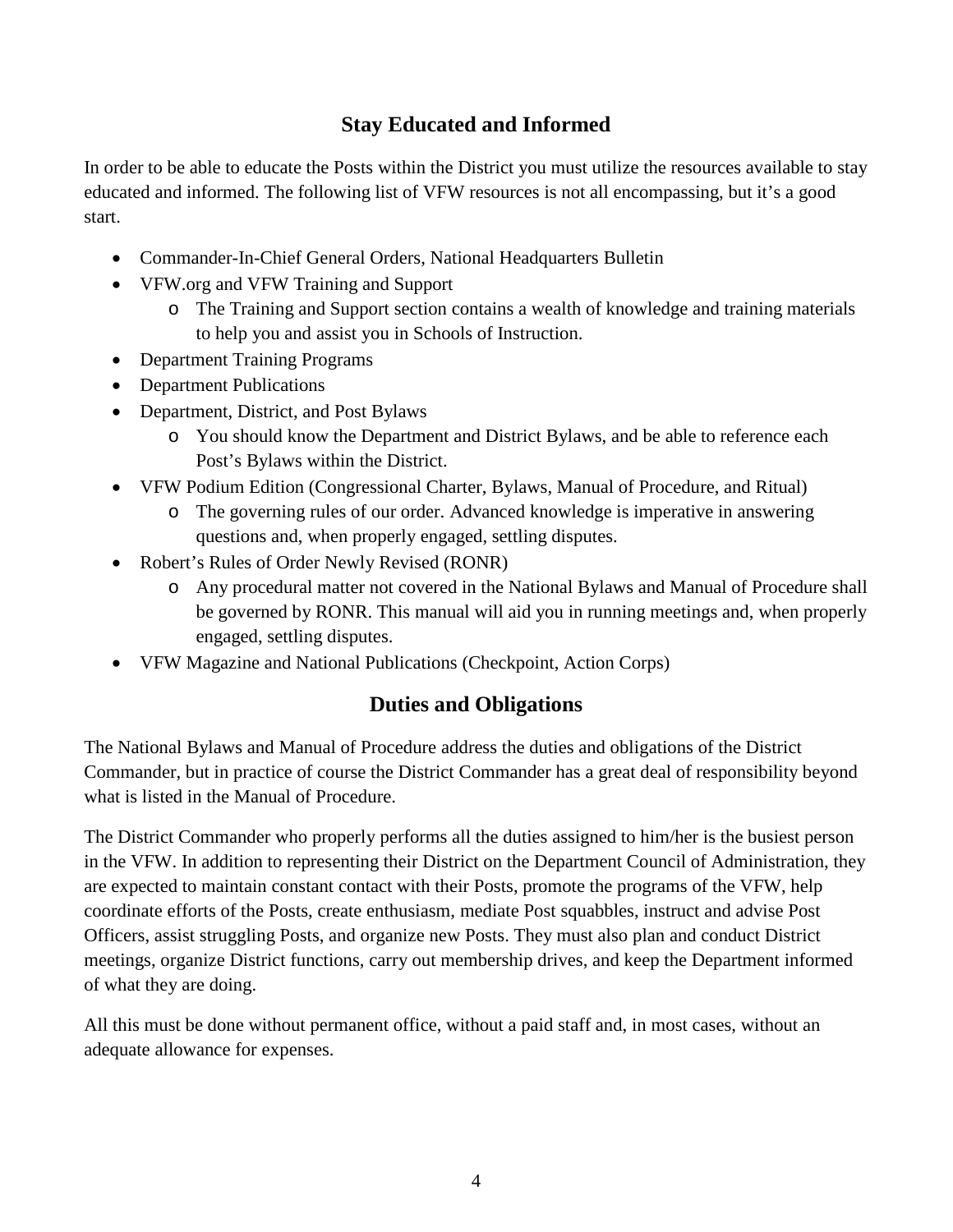Only through proper planning and organization, through full use of your subordinate elected and appointed officers, and through a thorough understanding of the rules, regulations and programs of the Veterans of Foreign Wars, can you achieve the goals you have set for yourself as District Commander.

## **Appointments**

Each of your appointments should be carefully considered and based on an individual's qualifications and ability to do the job. Of all of your appointments, the most important is your Adjutant, Chief of Staff, Inspector, and Service Officer.

Your wisdom in selecting and Adjutant can directly affect your accomplishments. His/Her value extends far beyond their ability to record the minutes of District meetings. The Adjutant can aid you with your correspondence, help you arrange your travels, advise you on procedures, plan and arrange your meetings and functions, and provide you with invaluable feedback when you need it.

A Chief of Staff should be a respected Past District or Department Officer with a sharp eye and keen judgement. You can't be everywhere at once, so it is important that you have an available Chief of Staff who can represent you and handle problems in a firm but professional manner.

Inspectors are more than data collectors, they are observers and educators. They are not enforcers, but informed guides who are good listeners and great teachers. An active and engaged Inspector can help you recognize Post issues and identify solutions.

District Service Officers should be well-versed in veteran's resources available in the District and impart that knowledge to Post Service Officers. The Department Service Officer is the only accredited Service Officer who has the training to help veterans file their claims; District and Post Service Officers exist to provide resource information and direct veterans with VA claims issues to the Department Service Officer.

You should appoint a Committee Chairman to match each Department Committee. Each District Chairman will be expected to work with the Department Chairman in the promotion and advancement of their particular activity. This should include, but is not necessarily limited to, "Buddy"® Poppy, Employment, Student Veteran Liaison, Community Activities, Legislative, Membership, National Home, and Youth Activities.

# **Preparing for District Meetings**

Meetings serve a very useful purpose in creating enthusiasm, exchanging ideas, instructing Post Officers in their duties, and familiarizing members with the programs of the VFW.

To accomplish its purpose, a District meeting must be well planned and well carried out. The following reminders may help you in doing so: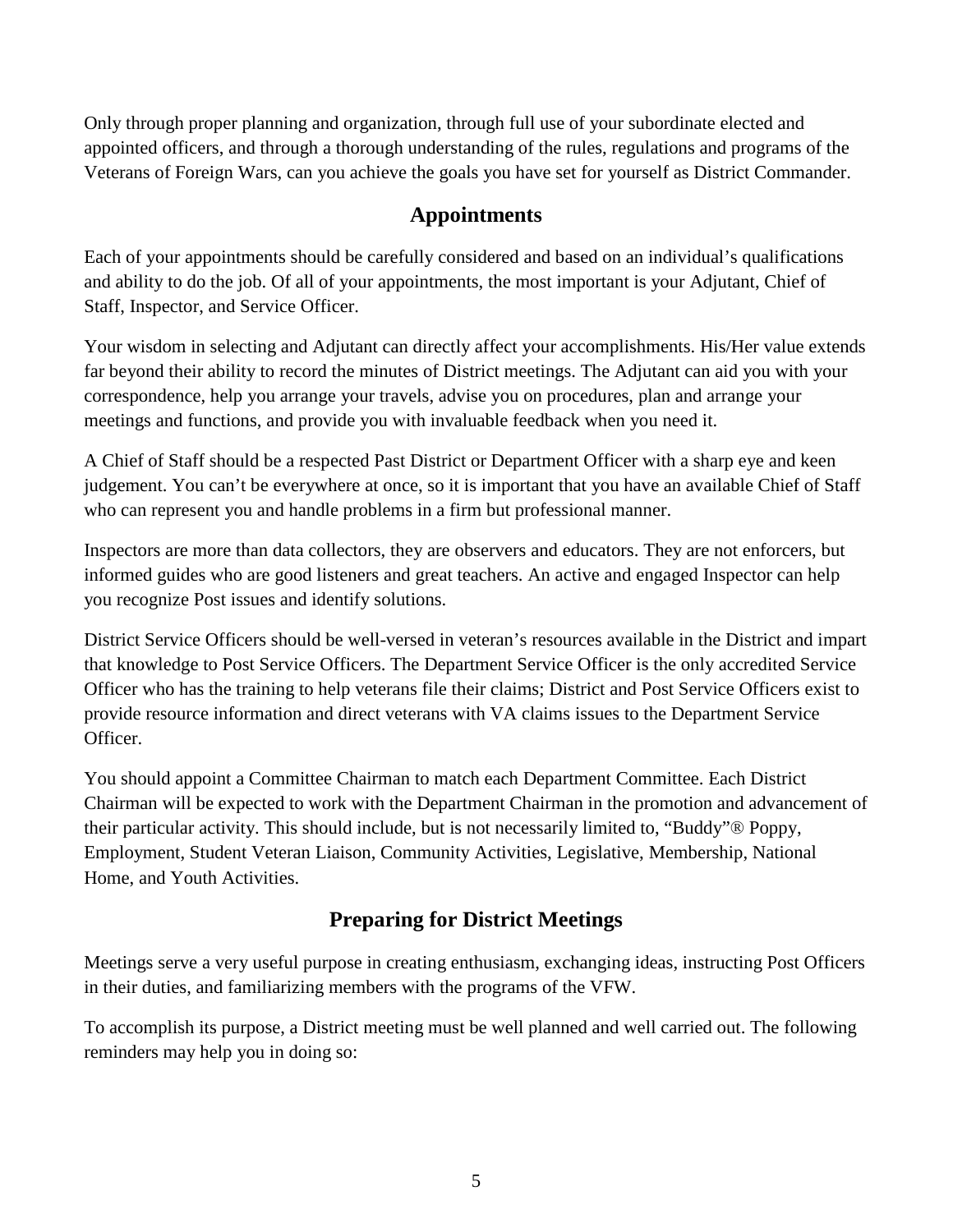- 1. Set the time, place and date at a previous District meeting. Posts wishing to host the meeting should be required to be present at the previous meeting to confirm their invitation and must be able to assure the members that proper facilities are available and that proper arrangements will be made.
- 2. If the Auxiliary meets at the same time, notify the President immediately of the decision.
- 3. Notify the Department Adjutant of your meeting schedule.
- 4. Notify, by letter, all District Officers and all Post Commanders of the time, place and date of the next meeting.
- 5. Make certain that District colors, the Bible, flag, gavel, etc. are present at the meeting.
- 6. Inform your officers of the part they are to play in the program.
- 7. Any invited guests should be informed of the time which will be allotted to them. Any guests who ask to appear must provide you in advance with an outline of their purpose in appearing.
- 8. If a Department representative is assigned, discuss their appearance in advance, and tell them what is expected.
- 9. Obtain all possible information concerning the progress of the Posts from Department Headquarters in advance.
- 10. Make up your meeting schedule in advance, making note of any particular business to come before the meeting. There is no reason why you cannot have someone primed to make necessary motions.
- 11. Be prepared to recognize the success of Posts or individuals performing to a higher standard.

# **Running a District Meeting**

The order of business of a District Convention or meeting is outlined in Section 1003 of the National Manual of Procedure. This should be used as a guide but is flexible. You will probably have a Department representative who must be scheduled on the program and worked in somewhere. Don't make them wait until just before the closing ceremonies. You may want to take some action based upon their statements.

Open the meeting on time and keep it moving. If you open the meeting half an hour late, the members will be that much later at the next meeting. Don't let discussions get out of hand. If a matter is brought up which has no place in the meeting, cut off the discussion. Individual Post problems generally have no place on the District floor; these problems are best solved in a private setting rather than open to the opinions of the entire District.

Proper procedure in conducting a District meeting is essential. You are setting an example for the Posts and you cannot expect them to operate any better than you do yourself. Familiarize yourself with parliamentary procedure and with the Bylaws, Manual of Procedure and Ritual of the VFW. The appointment of a well-qualified member as a parliamentarian can help you, but remember that you are running the meeting.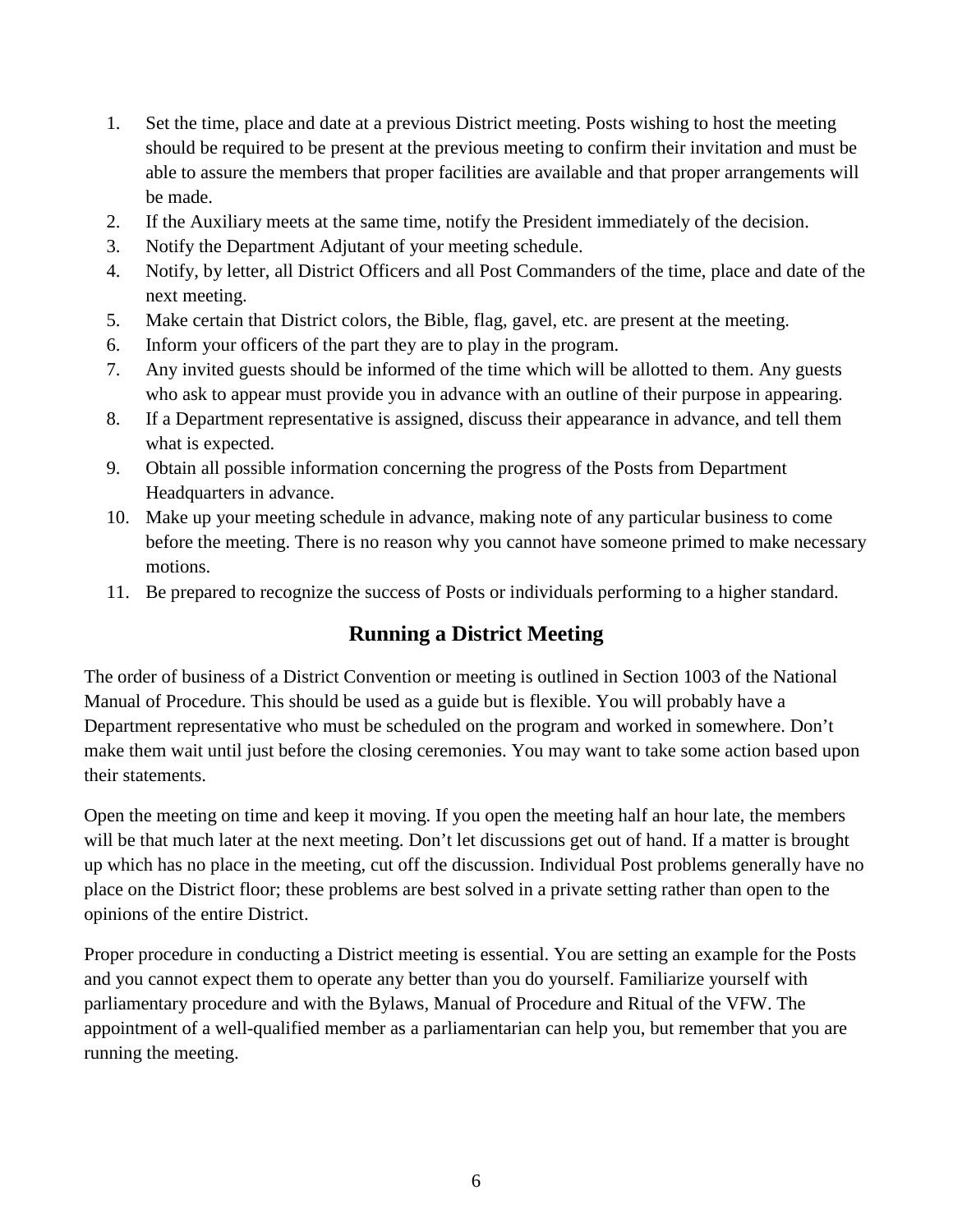# **Power & Authority**

The National Bylaws charge the District Commander to "enforce strict observance of the laws and usages of this organization," but this does not mean you should insert yourself into every Post squabble. It does mean you should watch, listen, and be aware of Post conflicts and ready to provide guidance when asked.

The District Commander should keep the Department Commander aware of matters concerning Posts within their jurisdiction. Quite often, the Department Commander will authorize the District Commander to take actions in his/her behalf. This should be done in writing by Special Order.

The District Commander cannot suspend the charter of a Post nor can he/she authorize the consolidation of a Post or the revocation of its charter. They can, however, make recommendations and should consult the Department Commander when such actions are contemplated.

# **Working with Posts**

Personal contact with your Posts is crucial to keep Posts motivated, clear up misunderstandings, and build trust between Post and District Officers. As District Commander, you should know every Post Commander by their first name and they should be willing and able to come to you for feedback and advice.

A good way to establish contact is by organizing District events that encourage Posts to work with one another. Organizing District membership drives, stand downs, community service events, and fundraising efforts for District Programs are great ways to build camaraderie while displaying the VFW's value to the community.

There's no better way to show that you care like grabbing another District Officer and dropping in on a Post's event to lend a hand. Utilize District Officers, Chairmen, and Past Officers to help Posts with their own membership drives and programs as this encourages participation and helps create an active District.

Hold schools of instruction for Post Officers. If they don't come to the schools, bring the schools to them. Make sure the officers understand their duties and responsibilities. Once they know what they are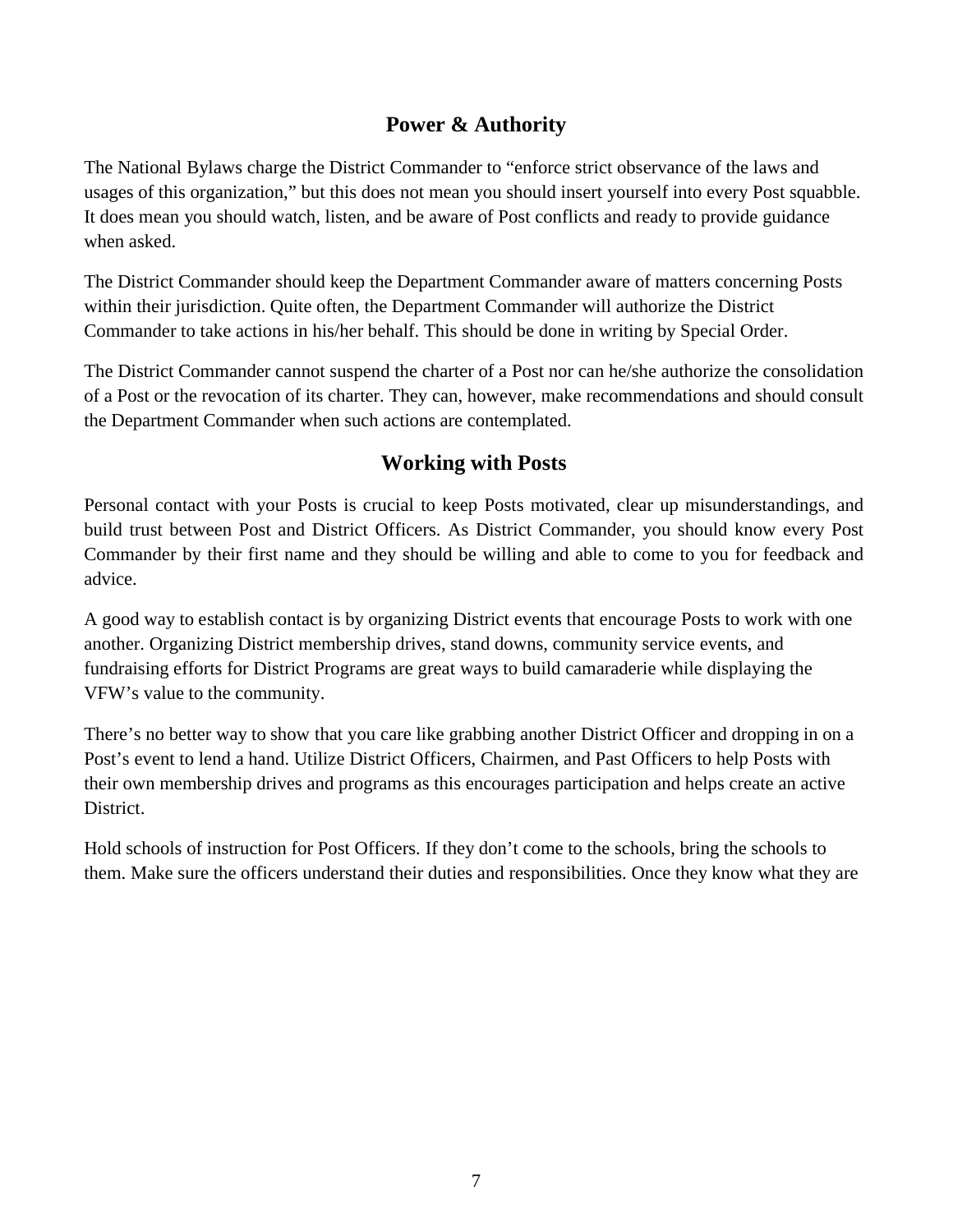to do and how to do it they will become more active. Encourage the Posts and their officers through activity, engagement, and a shared sense of mission.

# **Post Problems**

Even active good Posts develop problems. Sometimes these are such that the Post itself cannot solve them without outside help. Factional disagreements can get out of hand and involve even those members who take no side with either group. A little diplomacy can work wonders, if it is applied before the breach becomes too wide.

Post inspections are the best means of finding out what is going on in a Post. Copies of inspection reports are being provided to District. When you receive your copy of the reports, study them carefully, check any discrepancy, and follow them up to be sure that corrective action has been taken where necessary.

*"Post Inspections are on-site interviews between the Inspector and Post leadership where the Inspector acts as an advisor to ensure the Post is operating pursuant to the provisions of the VFW Bylaws and that the Post operates for the purposes defined in our congressional charter. By collecting data, assessing operations, and lending best practices, the Inspector acts as a diligent instructor who imparts knowledge and guidance of Post operations. After inspection, the Inspector brings their findings and recommendations to their Leadership's attention in order to create a standard for the Post and to ensure a strong foundation for the future." (Inspector Phase I Trainer Guide, vfw.org)* 

Such things as illegal operations of Clubs, issuance of social cards to non-members, gambling in Post Clubrooms, etc., are not to be tolerated. Report illegal activities when seen before they get out of hand.

After addressing any issue, it is important to submit a detailed report to your leadership for review. Make sure you follow-up with Post to ensure deficiencies have been addressed in a timely manner.

# **Post Development**

You are in the best position of anyone to know where a new Post can be put in. Keep the Department informed of your intentions and your progress. Contact the Department or National Headquarters for materials.

Don't hesitate to organize a new Post just because a Post in a neighboring area objects. The extra interest engendered by a new Post will help them, not hurt them.

The institution of a new Post should be as big an event in the District as a new baby in your own family. They Commanders of other Posts should be invited to bring a delegation to the institution. In some Districts, it is customary for each existing Post to present the new Post with a cash donation at the institution. What better way to welcome the new Post into the family?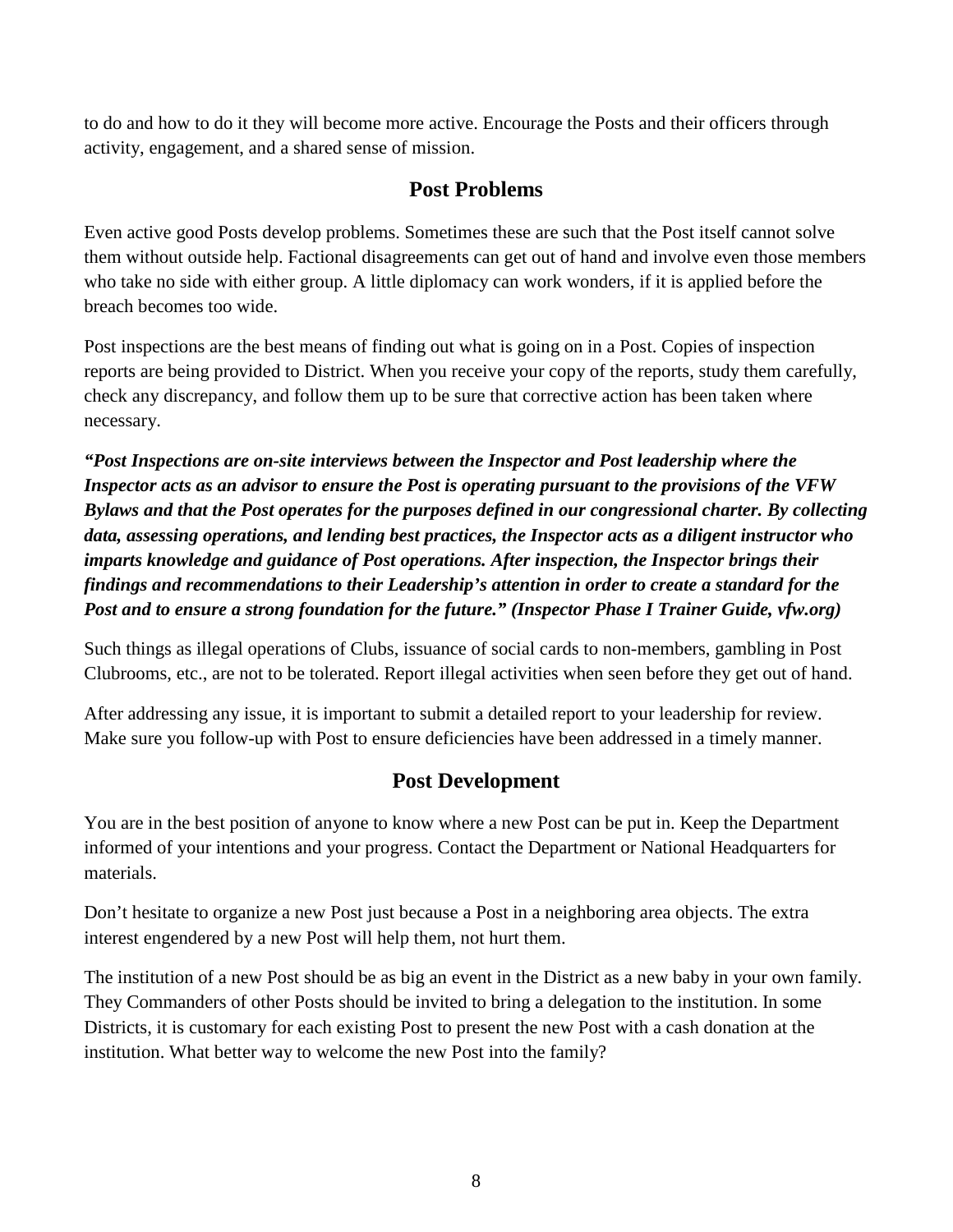Don't let a new Post die on the vine. Have someone at each meeting for at least the first six months. Encourage the Post to take an active part in District affairs and make it feel that it belongs. Support this effort even after you leave office and encourage other officers and Past Officers to do the same.

# **Department Council of Administration**

The District Commander serves in a dual capacity. In addition to their other responsibilities, they serve as a member of the Department Council of Administration and, as such, is a high ranking officer of the Department. When they appear at a Post meeting they represent the Department as well as the District. They are expected to uphold the actions of the Department and promote its programs.

The Department Council of Administration is in charge of the working interests of the Department between Conventions. It sets the budget, fixes salaries of the Department employees, audits accounts and disposes of the property of defunct Posts. As a member of the Council, you have a responsibility to the entire Department, not just the District. It is extremely important, therefore, that you be full acquainted with all the workings of the Department – particularly its financial structure.

# **VFW Training & Support (vfw.org)**

The Veterans of Foreign Wars prides itself on the many volunteers who strive to further the purpose of our organization: our success as an organization depends on members like you. It is important that the member Posts of every District take steps to become educated leaders. The first step in developing leaders within our organization is ensuring that training is being received down to the lowest level. VFW Training & Support behind the member login at vfw.org was created to provide resources for training and education. It is up to you not only to access these resources, but utilize them to help create educated leaders within each Post in the District.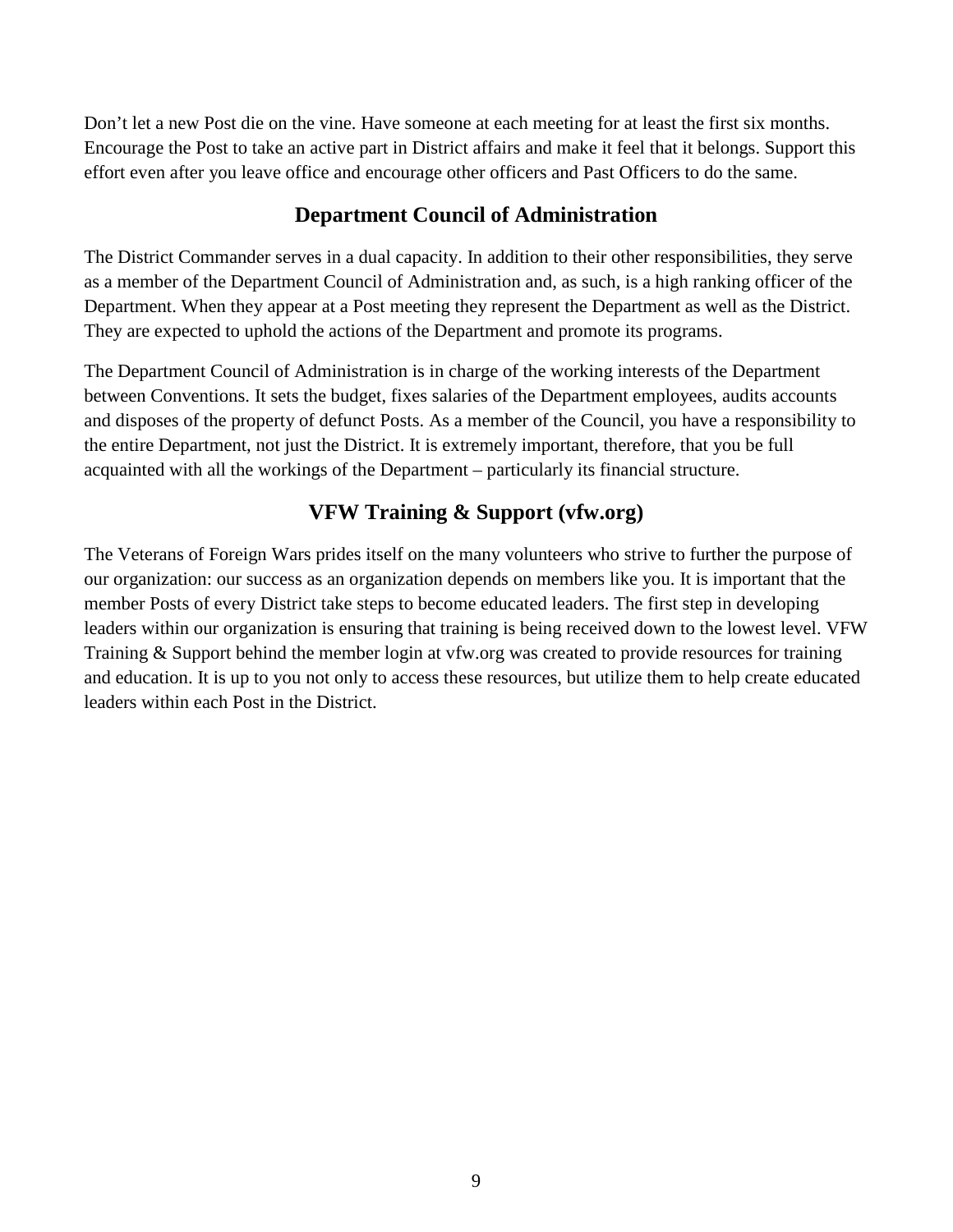# **13 Steps to Success**

For most of us, becoming District Commander took years of preparation by moving up through the chairs of a Post and then the District while chairing certain Committees, but that doesn't mean once you assume District Commander you automatically know what to do.

### **As a good Commander you must:**

1. Remember your role as a leader, mentor, educator, and promoter of the VFW's mission and its programs.

# *Remember that the future Department and National leaders are coming from your ranks. Conduct your affairs just as though you are educating and mentoring the next Commander-in-Chief.*

- 2. Realize that each Post is different and will often have very different ways of accomplishing our mission; and your role in helping a Post is to provide it with the education and resources to solve its problems and realize its own success.
- 3. Stay educated and informed so you can educate the Posts within the District.
- 4. Appoint a Chairman for every VFW program based on their personality and their ability to do the job rather than because you like them.

# *Make sure each Chairman, like each Post, has the resources and motivation to be successful. A Chairman must know the program, be interested in it, promote it actively, and be able to sell it to others. If the Chairman isn't willing or isn't able to do the job, remove them and appoint a new one.*

- 5. Use your District Officers and delegate responsibility. You can't do everything yourself, which is why it is important to ensure everyone on your team knows their role, is educated, and realizes they are vital to the team's success.
- 6. Keep in constant contact with each Posts through regular emails, bulletins, telephone calls, personal notes and visits.

# *Know every Post Commander by first name and familiarize yourself with their interests and backgrounds. Make certain that Posts conduct regular audits, hold regular meetings, conduct membership drives, order and distribute Buddy Poppies, and carry out the VFW's mission and its programs.*

7. Visit each Post at least once. There is no substitute for personal contact. The District Commander should be the first person the Post Commander thinks of when help or advice is needed.

*The best way to let a Post and its members know that the District cares about their success is by visiting them at a community service event or helping them with a Post function.*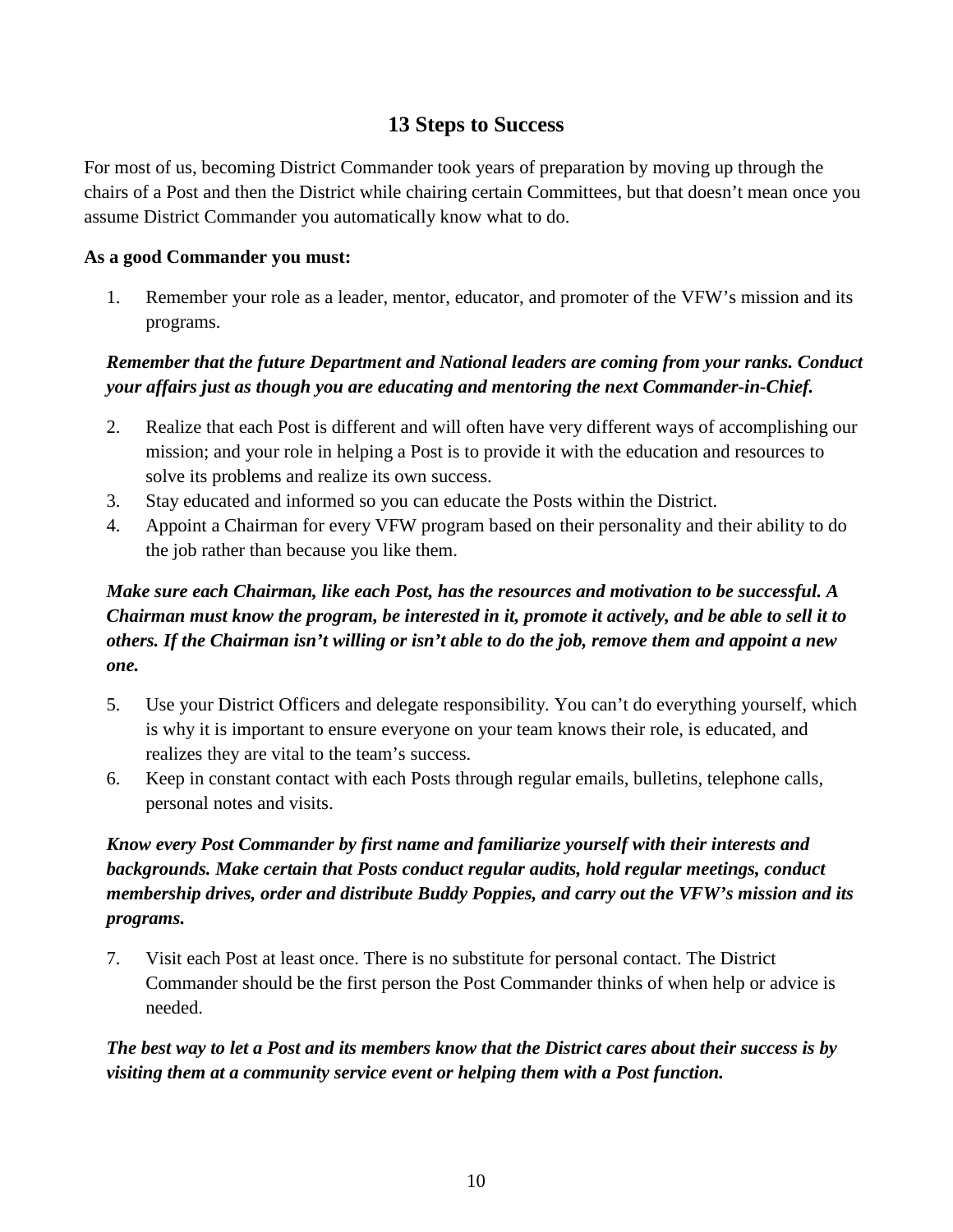8. Ensure District meetings are well planned and well conducted.

*A meeting must be interesting and educational or you won't have attendance at the next one. Here is where Post Officers get their direct information and their inspiration. In many cases, these will be the only higher level meetings some of the Post Officers and members will attend during the year. The impression they receive here will determine their attitude toward the entire organization.* 

9. Schedule and hold Schools of Instruction, whether they are in connection with a regular District meeting or standalone instruction in local areas within the District. If the Posts won't come to you, bring the Schools of Instruction to them. Send out notices well in advance and call the Post Commander ahead of time to remind him/her to be present.

## *The first step in developing leaders within our organization is ensuring that training is being received down to the lowest level. This means also providing specific training for program Chairmen, Trustees, and even for active leaders in the Post who may not hold an office.*

10. Identify, instruct, and educate struggling Posts. Show a concern for their problems, assign a junior or respected past officer to help with their membership drives and program initiatives, suggest programs and methods of carrying them out, encourage other Posts to help their neighbors.

## *Identifying struggling Posts and knowing where each one struggles is important because they will need much of your attention. Personalized instruction that give guidance on a Post's weak areas are imperative to helping it correct its deficiencies.*

11. Organize new Posts or help revitalize an older one with new members. Every District has some areas where the VFW is not represented. New Posts and new members bring new and innovative ways of thinking and energy to our organization.

## *New Posts increase the diversity of your network, foster new ideas, and can energize a District. New Posts can shift the paradigm and introduce a new model of doing things. New Posts can change the culture of your District.*

- 12. Work with the Auxiliary. An active Auxiliary is great help for a Buddy Poppy drive, Community Activities, Voice of Democracy and many other programs. Treat them as partners – not subordinates.
- 13. Know your role as a member of the Department Council of Administration.

## *Among other duties, you are responsible for administering the affairs and transacting the business of the Department between Department Conventions. (Section 522, National Bylaws)*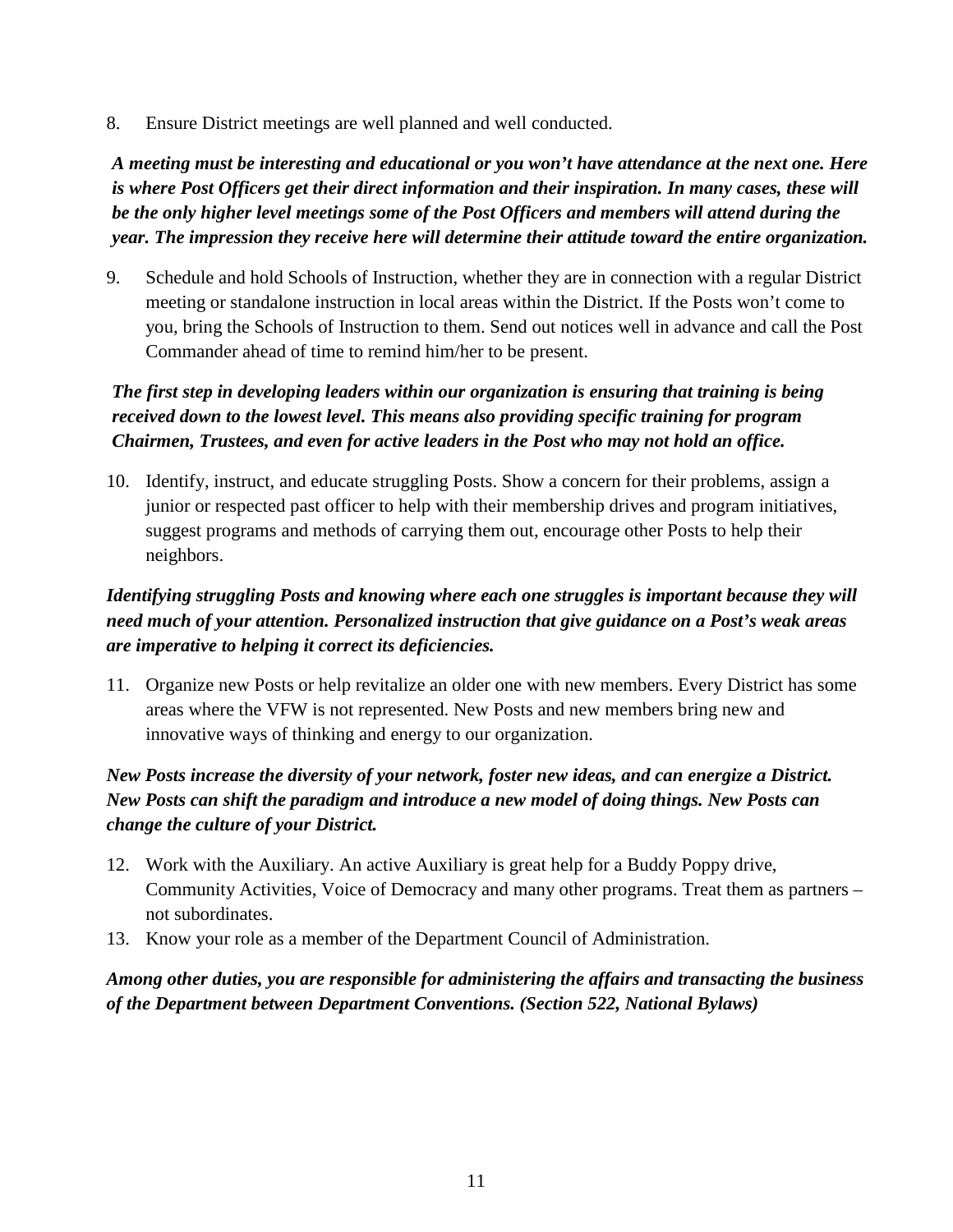#### **Here are some things you shouldn't do:**

1. Don't knock the National Organization, Department, or Past District Officers. You can't keep respect for the District if you make the members feel that the rest of the VFW is bad.

*The best way to discourage people within the organization is by telling them their leaders are no good and don't care about them. As District Commander, your main role is as motivator, educator, and mentor – inspire great leaders by being one.* 

2. Don't embarrass Post Officers. Respect them as you would want to be respected.

*Great District Commanders are polite but firm: part of being a leader is having thick skin, patience, and understanding when dealing with difficult people. Be professional, be polite, have character, but speak up and be firm.* 

3. Don't be afraid to admit you don't know something.

*It's okay to say, "I don't know, but I'll find out and get back to you." In fact, people will respect you for it. The District Commander isn't expected to know everything, but they are expected to have the tools and knowledge to find the answer and the character to follow-up.* 

4. Don't get discouraged.

*District Commander is one of the toughest positions in the VFW. The job requires a great amount of knowledge, but even a greater amount of patience and determination. If you get stuck, ask a former District Commander for assistance – you should be able to lean on past District leaders for help.*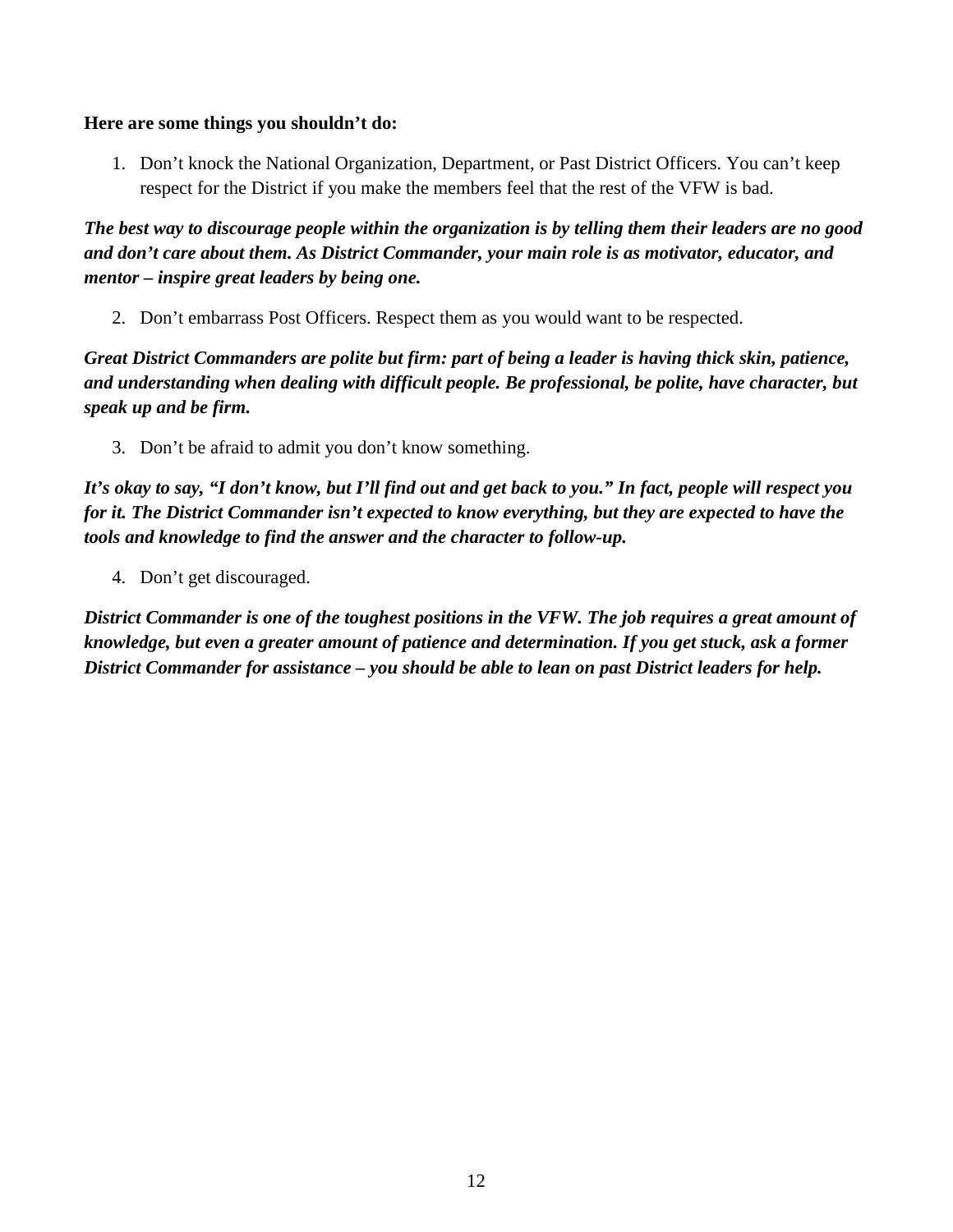# **Conclusion**

*"Leaders are people who hold a position of power: those who lead inspire. We follow those who lead not because we have to, but because we want to."* – Simon Sinek

As stated in the introduction, leadership is primarily the ability to get people to work together to accomplish a common goal. A good leader must create enthusiasm, provide direction, and encourage initiative. He/She must be able to set goals, plan their accomplishments, and obtain the cooperation of others to achieve them.

Your role as a mentor, educator, and promoter of the VFW's mission and its programs doesn't begin and end with Posts. A successful District Commander embraces this role, but a successful District has a Commander who educates and inspires each District officer and Chairman to do the same.

As District Commander, you represent the VFW in the District. The entire organization is judged by your actions, your appearance, and your personality. Likewise, your own membership will be inspired or turned off by the image you convey. It is very important that your personal conduct be above reproach.

Realize that each Post is different, but also realize that each one of the District officers and Chairmen is different as well. You must also provide them with the education and resources to realize their own success. To do this, you must constantly keep yourself educated by utilizing the tools and resources available to you through vfw.org and the Department.

You will be able to better assist the Posts in your District if you make yourself available. Emails, bulletins, and telephone calls are great, but nothing beats personal visits. Before you or another District officer visits a Post, you should educate yourself on their successes and shortcomings; be prepared to congratulate their success and give constructive feedback to help them going forward.

The better you know your District the more likely you will be able to spot communities that are ripe for a new Post. New Posts increase the diversity of your network, foster new ideas, and can energize a District. Your role as their mentor shouldn't end once your term of office is over.

Plan your travels. Whenever possible, let a Post know when you are coming. Make full use of your subordinate officers. Coordinate their travels with yours. It is inexcusable to have three District Officers at one Post and none at another.

Know your people. Take an interest in their activities. Give credit where it is due. If someone needs a reprimand, do it privately. Don't embarrass anyone in public. You are working with volunteers. Even if you disagree with their actions or beliefs, give them credit for sincerity. You will get better results with persuasion rather than with coercion. Don't win an argument at the expense of losing a volunteer.

Finally, your role as Council Member is vital in keeping the Department leadership honest and transparent. Do not take this role lightly; especially, when it comes to the Department's finances.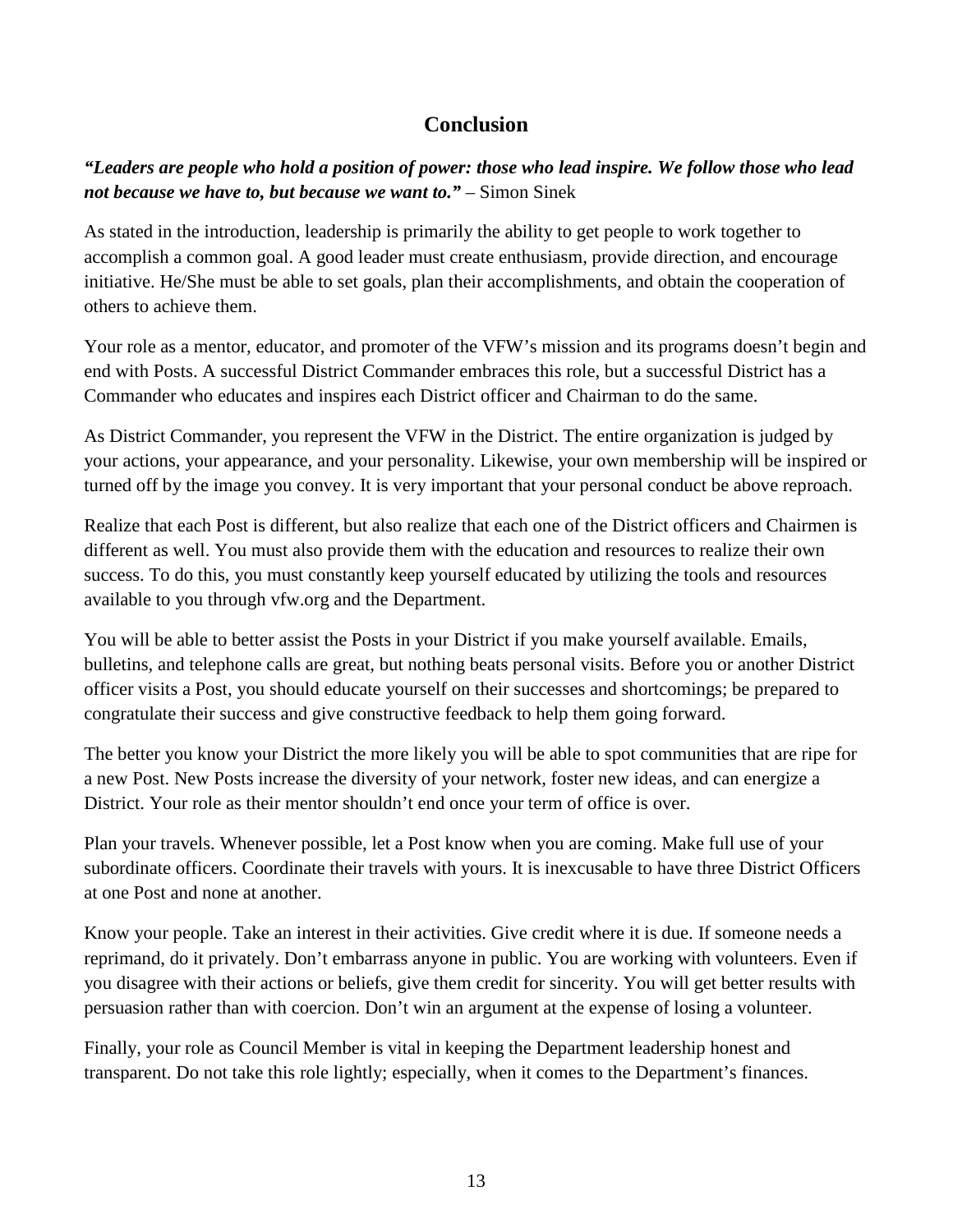# **Review**

Utilize the reading and your experience to answer the following questions. Multiple choice questions have one correct answer.

1. What problems does our organization currently face and how are these problems alleviated by displaying you care about a Post's and its members' success?

| 2. You should appoint an Officer/Chairman because |
|---------------------------------------------------|

\_\_\_\_\_\_\_\_\_\_\_\_\_\_\_\_\_\_\_\_\_\_\_\_\_\_\_\_\_\_\_\_\_\_\_\_\_\_\_\_\_\_\_\_\_\_\_\_\_\_\_\_\_\_\_

- a. You cannot find anyone else to do the job.
- b. They are motivated, informed, and engaged.
- c. They are your good friend.
- d. You promised them an appointment.
- 3. How do you handle difficult and disruptive people?
	- a. Yelling and screaming at them until they're quiet.
	- b. Threatening them, their position, or their Post.
	- c. Politely and professionally speaking to them in a firm manner.
	- d. Cursing them behind their backs with other people.
- 4. How do you motivate Post Officers and their members?
	- a. Make yourself available as a mentor and educator.
	- b. Be prepared to praise success and provide feedback.
	- c. Remind them of the purpose of our organization.
	- d. Give them the autonomy to accomplish their goals.
	- e. All the above.
- 5. What are your duties on the Department Council of Administration?
	- a. Approve an annual budget for the Department.
	- b. Assist in Department audits.
	- c. Transact business between Department Conventions.
	- d. All of the above.